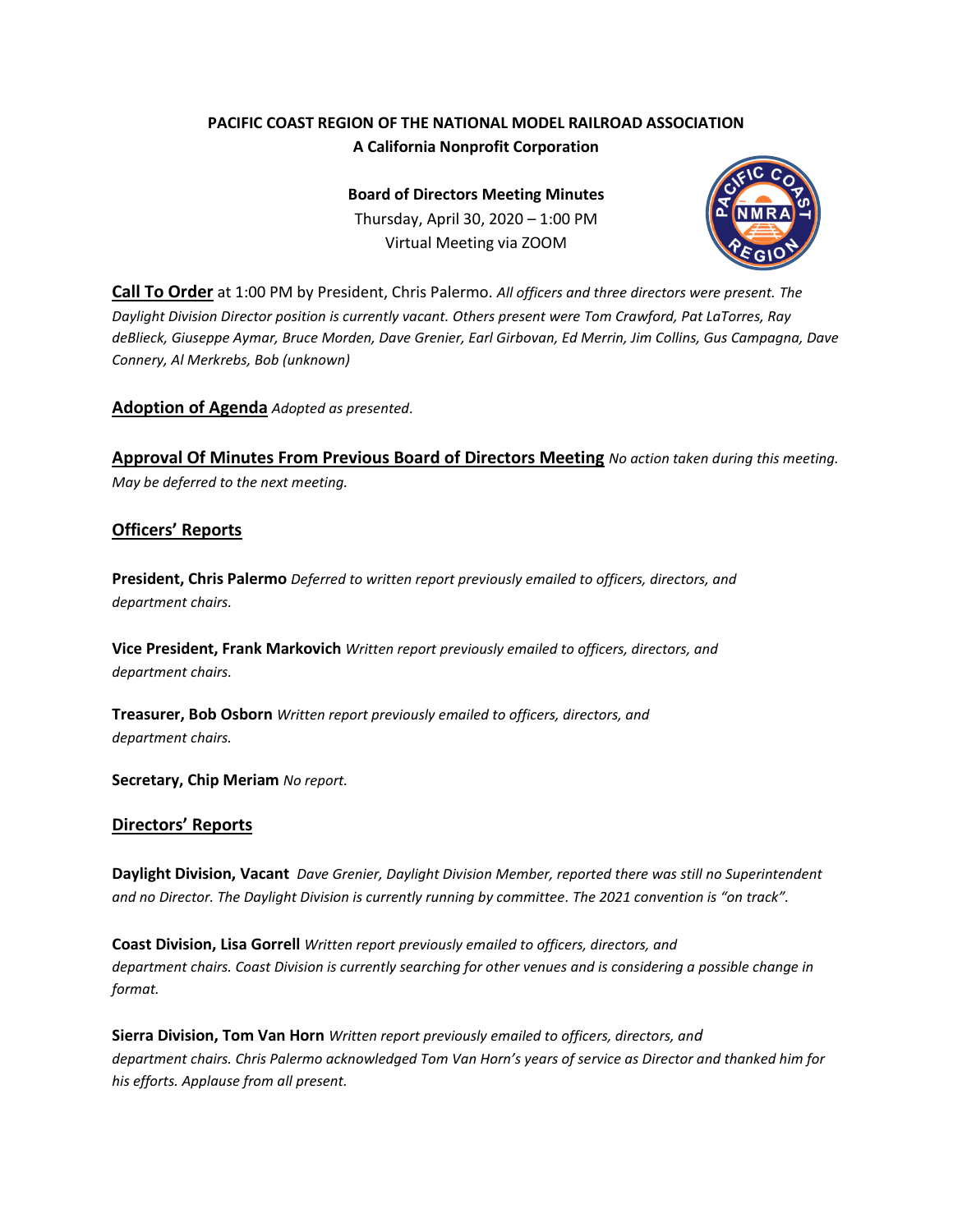**Redwood Empire Division, Steve Skold** *Written report previously emailed to officers, directors, and department chairs. Director Skold noted that former PCR Vice President, Carol Alexander, was fighting pancreatic cancer. The RED May meet had been cancelled. Chris Palermo acknowledged Steve Skold's years of service as Director and thanked him for his efforts. Applause from all present.*

## **Department Reports**

**Conventions, Tom Crawford** *2021 convention is moving along fine.*

*2020 Report – Earl Girbovan Convention has been cancelled. Accounting is almost finalized. Refunds have been issued. Expecting a small profit thanks to donated fees. Chris Palermo noted that all convention volunteers will be recognized by a letter from him as PCR President.*

*2021 – Dave Grenier reported that Daylight is about to open the doors and that a dinner excursion is planned with the Yosemite Sugar Pine Railroad. It has been suggested, by Bill Scott, that another fine excursion might be Hillcrest.*

*2022 – Tom Crawford noted there might be a change in host division. The host is currently scheduled to be RED, but it may change to Coast. Earl Girbovan noted that lodging rates in the Coast Division might be prohibitive. No action taken at this time.*

**Administration, Chris Palermo** *Written report previously emailed to officers, directors, and department chairs..*

**Nominations and Election, Dave Connery** *President and Vice President are coming up in January. Will need candidate statements in time for publication in the fourth quarter Branch Line.*

**Membership, Doug Wagner** *Written report previously emailed to officers, directors, and department chairs.* 

**Publications, Gus Campagna** *No report. Dave Grenier noted the need for secure websites throughout the PCR. These are the PCR website, the four Division websites, and the Convention website. Dave will obtain cost estimates and prepare a proposal for future consideration.*

**Contest, Pat LaTorres** *Pat noted he will be moving out of the region in May of 2022. He suggested the need for a replacement contest chair "sooner rather than later".*

**Achievement Program, Jack Burgess** *No report.*

**Non-Rail Activities, VACANT** *No report.*

**Storekeeper, Ted Moes** *No report. No changes.Chris will follow up.*

#### **Old Business**